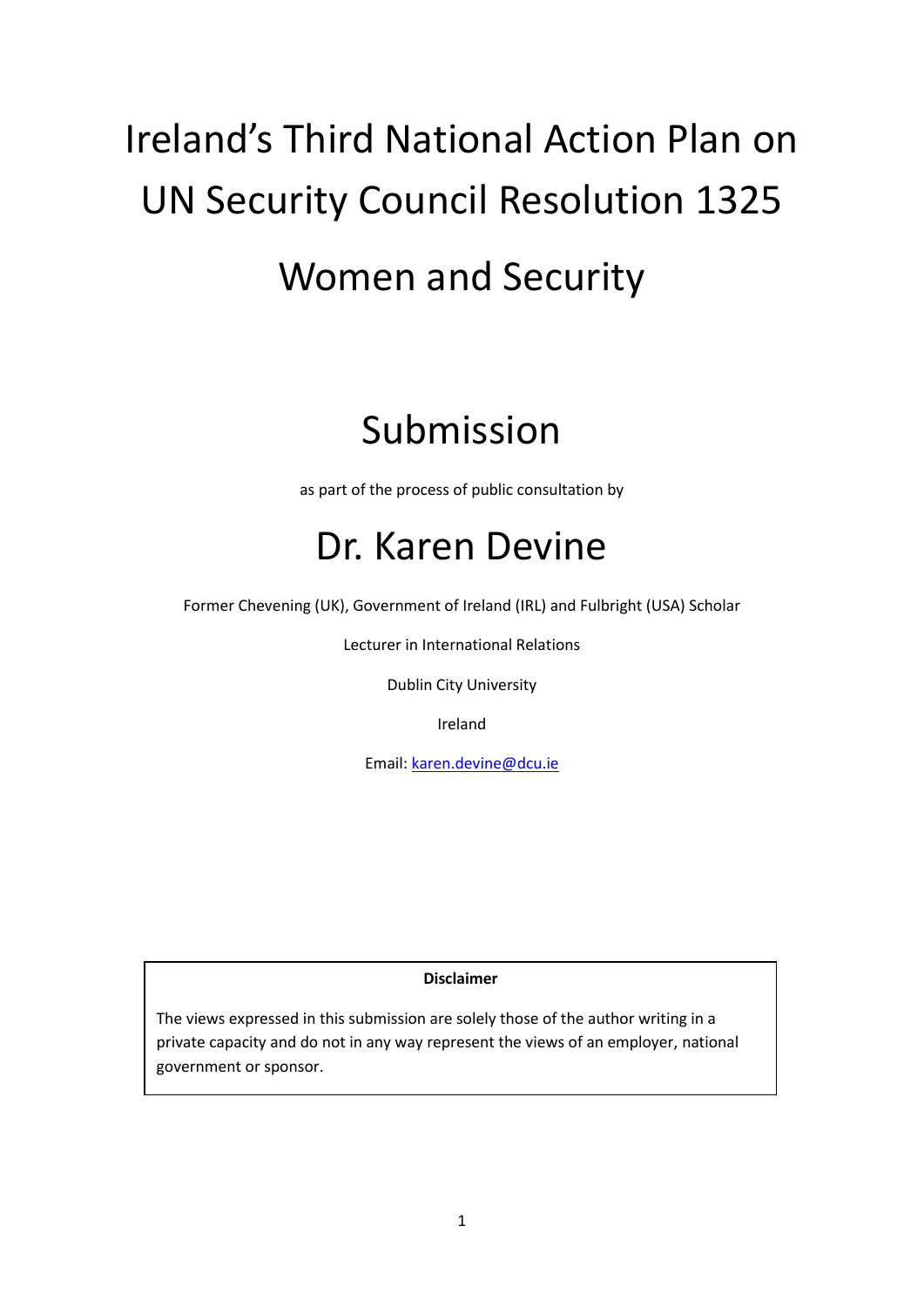### **Will Ireland's next National Action Plan for UNSCR 1325 address the reality of the 'War on Women'?**

#### *Introduction*

The Department of Foreign Affairs and Trade in Ireland has invited public submissions on the formulation of Ireland's Third National Action Plan for implementing UN Security Council Resolution 1325 by 14th December 2018. UNSCR 1325 seeks to address specifically women's security needs in conflict situations. This document is a contribution to that submission process, and aims to problematise the notion of gender-based violence in 'conflict situations' and the role of state borders in understanding the UNSCR 1325 national implementation process, and to argue for a radical feminist approach to gender-based violence, both locally and globally.

#### *Violence=violence, regardless of where it is located in relation to border configurations*

The *War on Women* is a term associated with the fourth wave feminist movements, made visible on social media from 2012, that reflects the need for activism to tackle sexual harassment, sexual assault, rape, reproductive rights, domestic abuse and violence, and the murder of women as part of a regime of Intimate Partner Violence (IPV). Terms include #MeToo, #InHerShoes, #BelieveWomen, #WhyIDidntReport, #WhyIStayed, #YesAllWomen, #TimesUp, #EverydaySexism, #NotAskingForIt and #HeForShe, and in Ireland specifically, #HerNameIsClodagh, #IBelieveHer, #RepealThe8th, #TrustWomen, #Savita, and #ThisIsNotConsent, to name but a few.

Gender based violence takes many forms. From the radical feminist perspective I write this submission, it encompasses an entire spectrum from 'street' or 'everyday' sexual harassment to rape and intimate partner murders within states. It encompasses sex trafficking/slavery and rape camps, to conflict deaths 'outwith' states. All forms are an assault on and horrific denigration of the physical and psychological integrity of women with substantive ripple effects on families, communities and the wider society.

I use the Scottish term 'outwith', meaning 'outside of', to interpellate the principle that these examples of 'war on women' *all involve the agency of states regardless of the jurisdictions in which these acts take place*. In other words, even if sex trafficking takes place in a post-colonial African state in conflict 'out'side of Ireland, it takes place 'with' the state agency of Ireland and other states, or lack thereof, in relation to the war on women. This is because the norm of gender-based violence and abuse is a norm shared in the majority of states around the world, and underpins a tragic and complete failure on governments' part to deal with gender-based violence within their own jurisdictions, let alone other jurisdictions experiencing conflict. It is also a norm that informs, and may even predict, types of violence that states traditionally recognise as worthy of state agencies' attention and resources. That being the case, states willing to tackle seriously - through recognition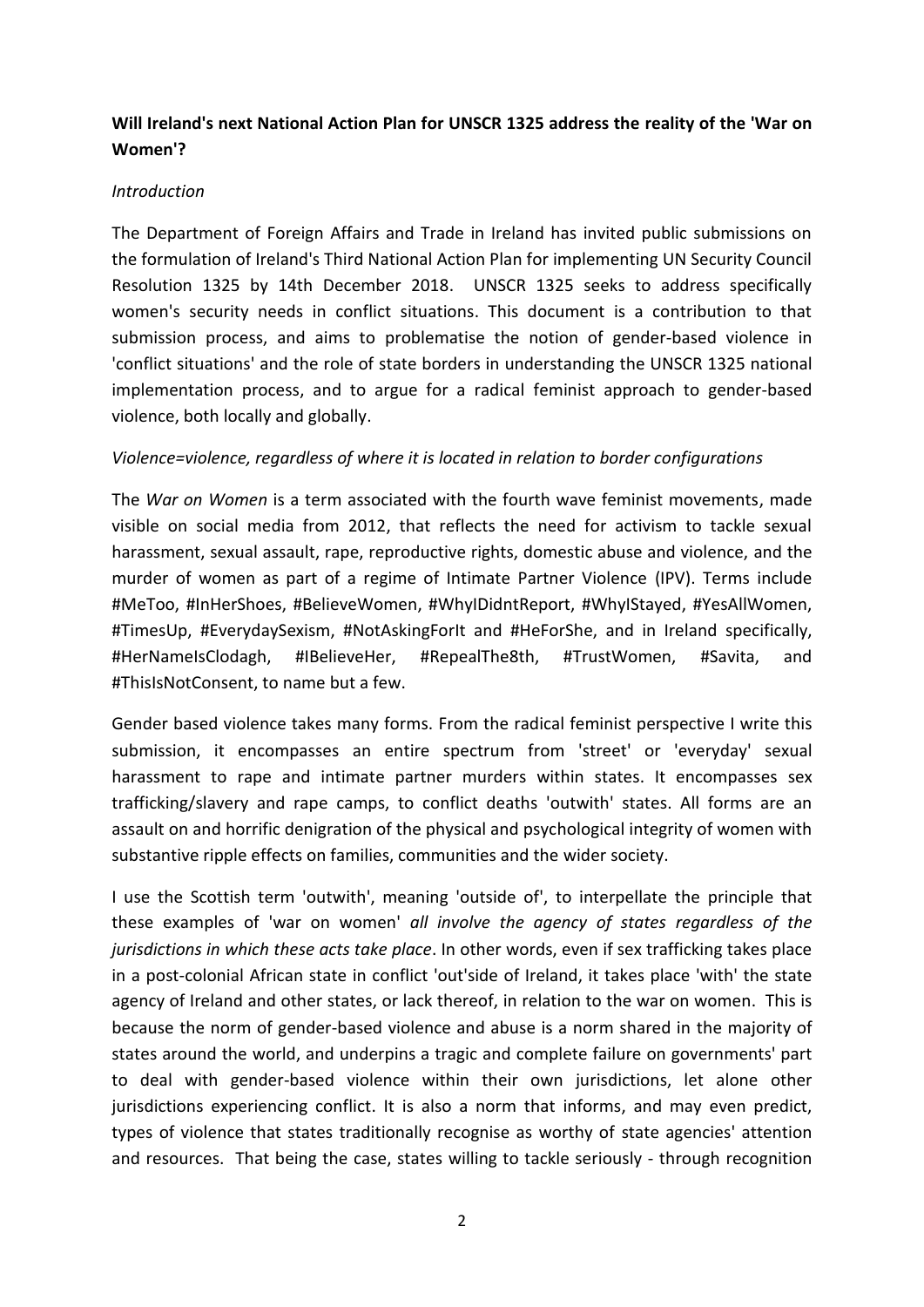and resources - the gender-based violent crimes that occur within their borders, will have a higher probability of preventing other forms of violence outside their borders.

#### *Gender-based violence vs terrorist acts and acts of war: some hard questions*

The norm of gender based violence is manifested as much in Ireland as it is in so-called 'conflict zones' in other parts of the world. The difference is merely related to identification and reporting, which is linked in turn to a willingness to see and recognise the different forms [gender/terrorist/war] of violence as existing on the same moral plane. Unless there is a revolutionary change in the status of women across the globe, little action will be taken to deal appropriately and effectively with the problem of gender based violence. How can a nation-state like Ireland realistically take action against sex trafficking in a conflict zone in Africa when the state does so little to deal with sex trafficking and forced prostitution condoned here in Ireland? How can a state like Ireland condemn rape as a tool of war in a foreign conflict zone, when the laws, programmes, and police and judicial processes in Ireland are completely ineffective in deterring or dealing effectively with the rape of women in Ireland? Why did the premiers of Australia and France announced new measures, new laws, new funding, and new agencies in the wake of lone wolf terrorist attacks such as the appalling incidents in Nice (truck attack 14 July 2016) and Sydney (Lindt Cafe siege 15–16 December 2014) to tackle such crimes, when the same perpetrators had already been reported for alleged sexual abuse, sexual assault, rape, or involvement in intimate partner murder to domestic police authorities, with no effective measures implemented to deal with those equally violent and grievous crimes against women? Due to the lack of coherent [inter]national laws and policy frameworks, and a lack of adequate political attention paid to gender-based violence globally, these types of questions can be put with equal veracity to most other states' governing authorities in the world.

To continue with this line of questioning, how is it that in the wake of the horrific 9/11 attacks in the USA, the governing authorities were expected to spend, according to a Congressional Budget Office (CBO) report, a total of \$2.4 trillion on the U.S. wars in Iraq and Afghanistan by 2017 - wars that cost the lives of 6,288 soldiers from 2003-2011, in the wake of 2,996 civilian 9/11 deaths, and *yet over the same time period, 10,502 women were killed by intimate partners in the USA*?

There are three primary funding streams in the USA that impact domestic violence programs, victims and survivors - the VAWA, the VOCA, and the FVPSA - which attract an annual budget spend of \$589.50 million, \$3 billion, and \$175 million, respectively. Of VOCA's \$3 billion allocation, \$58,386,785 (1.9%) went to "sexual assault" and \$704,162 went to "human trafficking" for the financial years 2015 and 2016. There were 76524 assault victims in total, of which 75645 (99%) were a result of domestic violence, taking the bulk of the \$340,528,910 budget. There were 3809 homicides, of which 3720 (98%) were as a result of domestic violence, taking the bulk of the \$123,317,055 budget. In total, an annual average of \$257,755,002 of VOCA budget went to gender-based violence victims according to 2015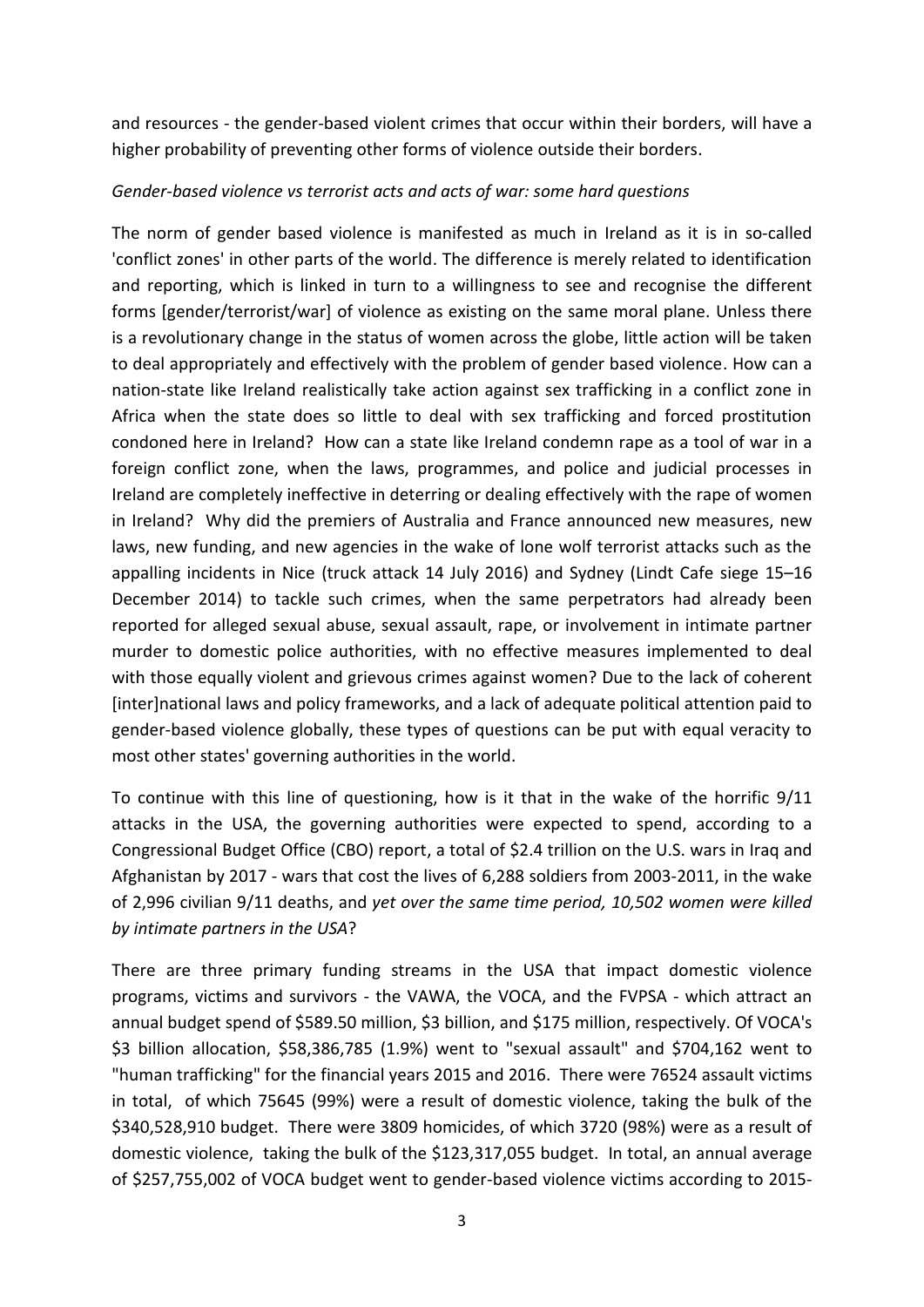2016 data. Adding all three streams together, and assuming a consistency in VOCA expenditure between 2015, 2016 and 2017, gender-based violence was allocated funding of just over \$1.02 billion in 2017 (\$1,022,755,002). If we assume consistent expenditure over the previous 14 years, (there was significantly less spending per annum, so this is an overestimation) then US spending on tackling gender-based violence was roughly \$15.3bn. Notably, the US Center for Disease Control estimated in 2003 that the annual cost of days of employment and household chores lost is \$858.6 billion.

Comparing this \$15.3 billion budget allocated to gender-based violence to the \$2.4 trillion budget allocated to the Afghan and Iraq Wars by the US government, spending on gender based violence is roughly **half of one percent** of the spending on the Middle East wars. Yet gender-based violence is implicated in the deaths of more women in the USA than American civilian or soldier deaths due to terrorist attacks or wars over the past 15 years.

#### *Radical view on gender based violence: integrating internal and external policy perspectives*

Violence against women is the most pervasive yet least recognized human rights violation in the world. It is a profound health problem, sapping women's energy, compromising physical health, and eroding self-esteem. In addition to causing injury, violence increases women's long-term risk of a number of other health problems, including chronic pain, physical disability, drug and alcohol abuse, and depression. Despite its high costs, almost every society in the world has social institutions that legitimise, obscure and deny abuse. The same acts that would be punished if directed at an employer, a neighbour, or an acquaintance, often go unchallenged when men direct them at women, especially within the family.

Unlike soldiers, none of the women killed through intimate partner violence were trained, armed, and legally permitted to fight against an enemy that was identified and recognised by the state. Women are left defenceless in the face of abusers, who are able to carry out what effectively amounts to terrorism of women within the home for years, whilst many eventually murder these women and face little or no proportionate sanctions, and the survivors and their families are left without adequate support from the state or society.

My own research into the relationship between *Individual-Level Security Dispositions* and the *International Use of Force*, presented at the International Studies Association annual conference on April 4th, 2013 in San Francisco, California, USA, suggested that personal security dispositions – e.g. trust in others, the importance of living in secure surroundings and associated 'avoidant' security behaviour - might condition an individual's preferences for the use international force or diplomacy in US foreign policy. The first model showed that increases in levels of trust in others do predict a preference for diplomacy in an individual's orientation towards a generalised and hypothetical US foreign policy scenario, whilst increasing identification with a person believing in the importance of living in secure surroundings and engaging in avoidant behaviour predict a preference for US foreign policy